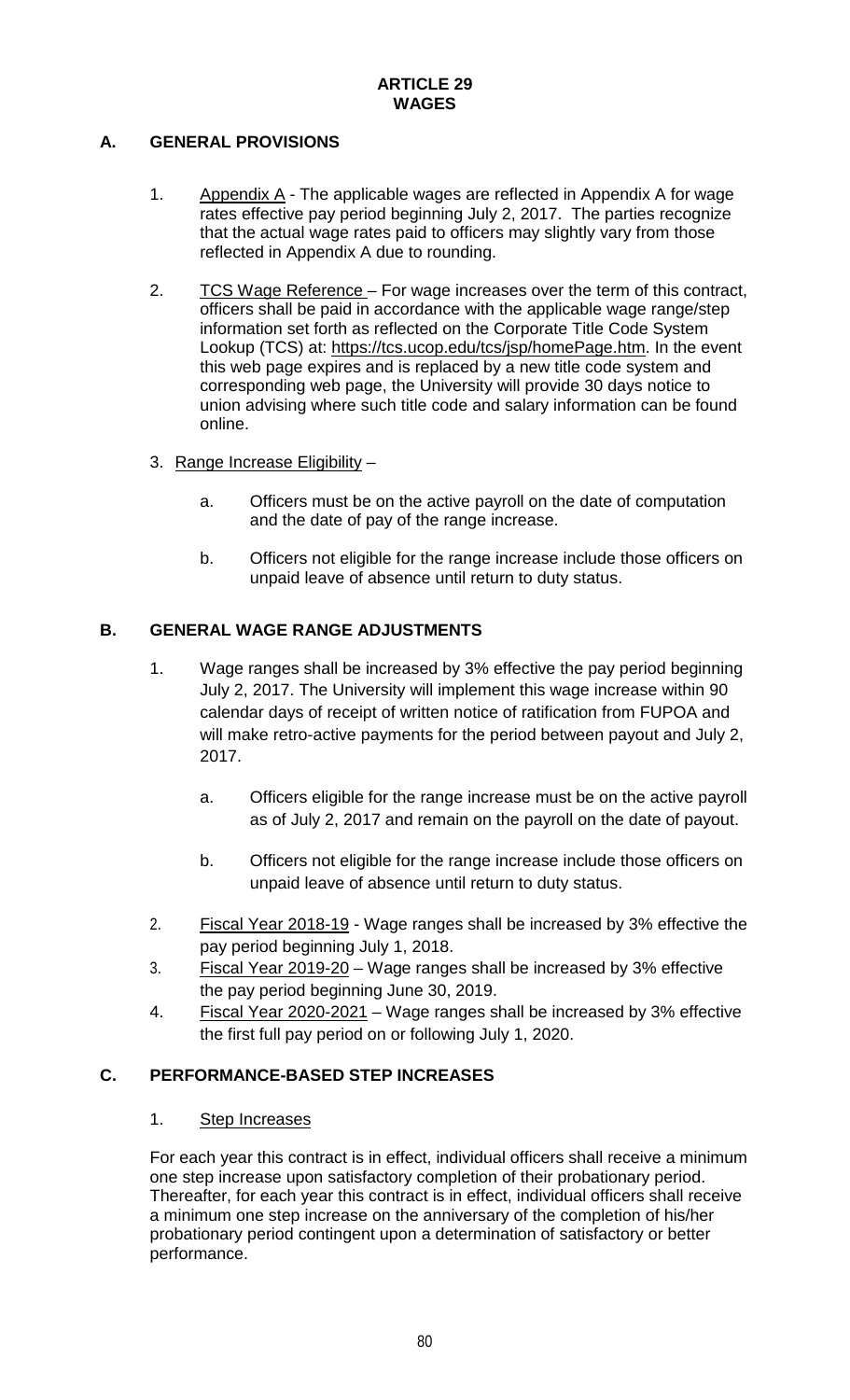## **D. LONGEVITY STEP**

- 1. Officers shall be eligible for movement to a longevity step 4% above the top step of the officer pay range contingent upon satisfaction of the following criteria:
	- a. Ten years or more continuous active sworn UC experience; and
	- b. Minimum one (1) year at top step with a current satisfactory or better performance evaluation.
- 2. The effective date of such increase shall be the officer's first full regular biweekly pay period after both of the above criteria have been satisfied.

#### **E. SPECIALTY PAY**

- 1. The Chief of Police shall have the sole discretion to determine who shall be assigned as specialists and the duration of specialty assignments.
- 2. Specialty assignments include:
	- a. Assistant Watch commander or corporal, assistant team leader, officer-in-charge or the equivalent;
	- b. Investigator/Detective;
	- c. Field Training Officer;
	- d. Police Service Dog Handler;
	- e. Explosive Ordinance Disposal Officer;
	- f. Crime Prevention Officer;
	- g. Motorcycle Officer; and
	- h. Other specialty assignments designated as Specialist by the Chief.

A monthly paid Officer assigned as Specialist, with the exception of Field Training Officer, for fifty percent (50%) or more of the full-time working hours in a thirty (30) calendar day period shall receive additional compensation in the amount of \$175 for that month. A bi-weekly paid Officer assigned as Specialist, with the exception of Field Training Officer, for two consecutive bi-weekly pay periods, shall receive additional compensation in the amount of \$80.70 for each of those pay periods, provided the total amount paid over any 12 month period does not exceed \$2100. Effective pay period ending October 7, 2017, this paragraph will no longer be in effect.

A monthly paid Officer assigned as a Field Training Officer for fifty percent (50%) or more of the full-time working hours in thirty (30) calendar day period shall receive additional compensation in the amount of \$250 for that month. A bi-weekly paid Officer assigned as a Field Training Officer for fifty percent (50%) or more of the full time working hours in two (2) consecutive biweekly pay periods shall receive additional compensation in the amount of \$ 125.00 for each of those pay periods, provided the total amount paid over any 12 month period does not exceed \$3000. Effective pay period ending October 7, 2017, this paragraph will no longer be in effect.

3. Effective pay period beginning October 8, 2017, an Officer assigned as Specialist, shall receive an additional 5% above that Officer's base wage while assigned.

Hours worked under this section shall not be counted twice for the purposes of computing eligibility for Specialty pay or Field Training Officer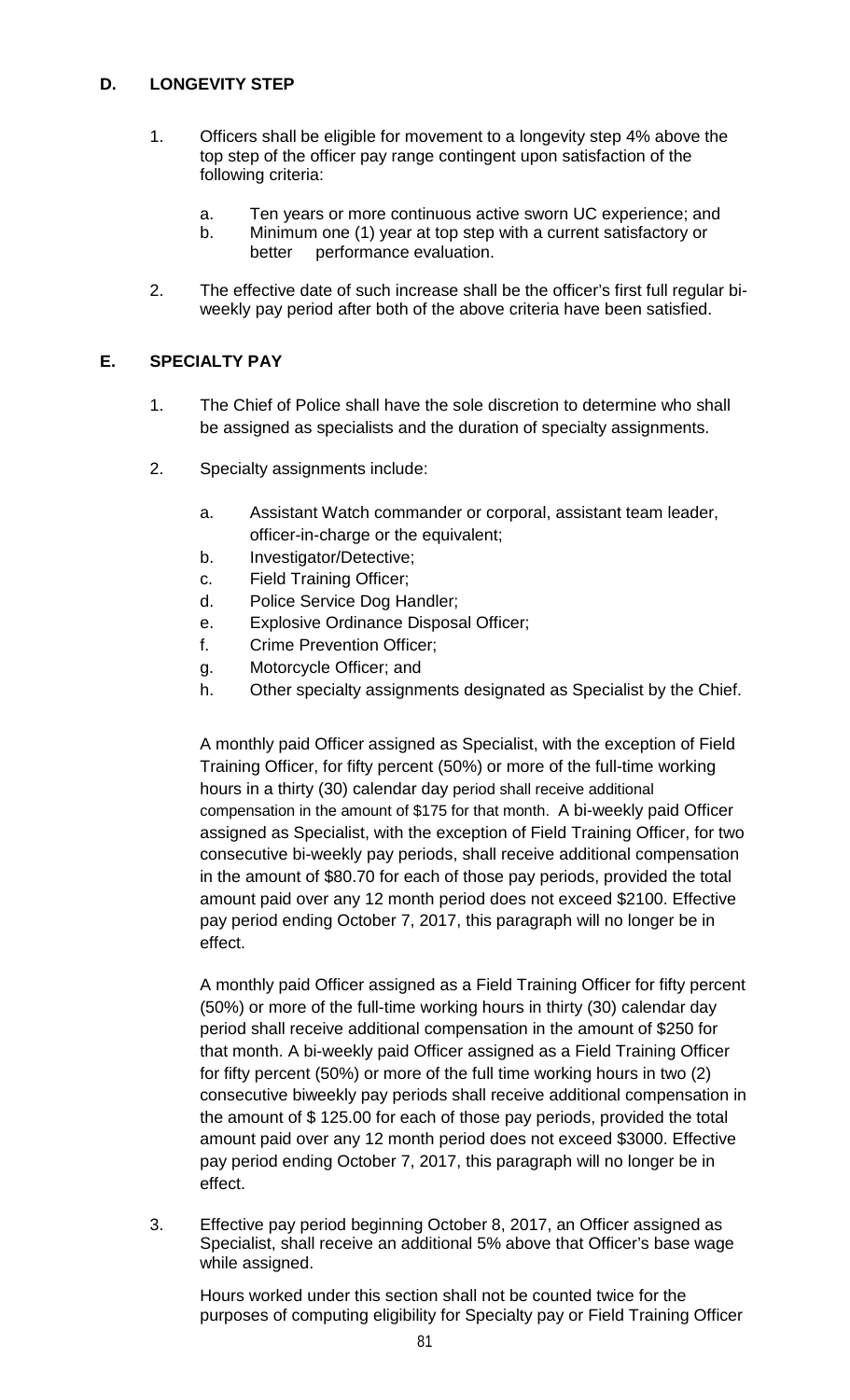pay.

- 4. The University may increase, during the term of this Agreement, the amount of compensation specified in for specialty assignments systemwide.
- 5. Except as provided in Paragraph 6, below, an Officer assigned to more than one specialty assignment shall be compensated for only one assignment.
- 6. System-Wide Response Team (SRT): Effective pay period beginning July 29, 2018 SRT shall be included as a Specialty assignment in F.2, above. An officer assigned to SRT shall receive an additional 5% above that Officer's base wage while assigned. An officer assigned to SRT who is also assigned to another Specialty assignment, shall be compensated for both the SRT and only one additional Specialty assignment. (i.e. 'stackable')

#### **F. PEACE OFFICER STANDARDS AND TRAINING (POST) CERTIFICATION PAY**

A monthly paid Officer who possesses a POST Intermediate Certificate shall receive an additional compensation in the amount of \$225 per month. A biweekly paid Officer who currently possesses a POST Intermediate Certificate shall receive additional compensation in the amount of \$103.85 per bi-weekly pay period. Effective pay period ending October 7, 2017, this paragraph will no longer be in effect.

- 1. A monthly paid Officer who currently possesses a POST Advanced Certificate shall receive additional compensation in the amount of \$325 per month. A bi-weekly paid Officer who currently possesses a POST Advanced Certificate shall receive additional compensation in the amount of \$150.00 per bi-weekly pay period. Effective pay period ending October 7, 2017, this paragraph will no longer be in effect.
- 2. Effective pay period beginning October 8, 2017 an Officer who possesses a POST Intermediate Certificate shall receive an additional 4% of base wage.
- 3. Effective pay period beginning October 8, 2017 an Officer who possesses a POST Advanced Certificate shall receive an additional 8% of base wage.
- 4. An Officer who has received Intermediate and Advanced POST Certification shall be compensated for only Advanced POST Certification Pay.

# **G. SHIFT DIFFERENTIAL**

Employees who work during the hours described below shall receive an additional \$1.50/hour for all time worked during the hours described below:

Effective pay period beginning July 29, 2018 the eligible hours will be from 11pm to 6am.

Effective pay period beginning July 28, 2019 the eligible hours will be from 10pm to 6am.

Effective the first full pay period on or after August 1, 2020 the eligible hours will be from 9pm to 6am.

#### **H. WAGE RANGE REALIGNMENT AND STEP INCREASES**

1. At any time during the life of this Agreement, the University may adjust the wage range structure(s) at any campus or to provide step increases in